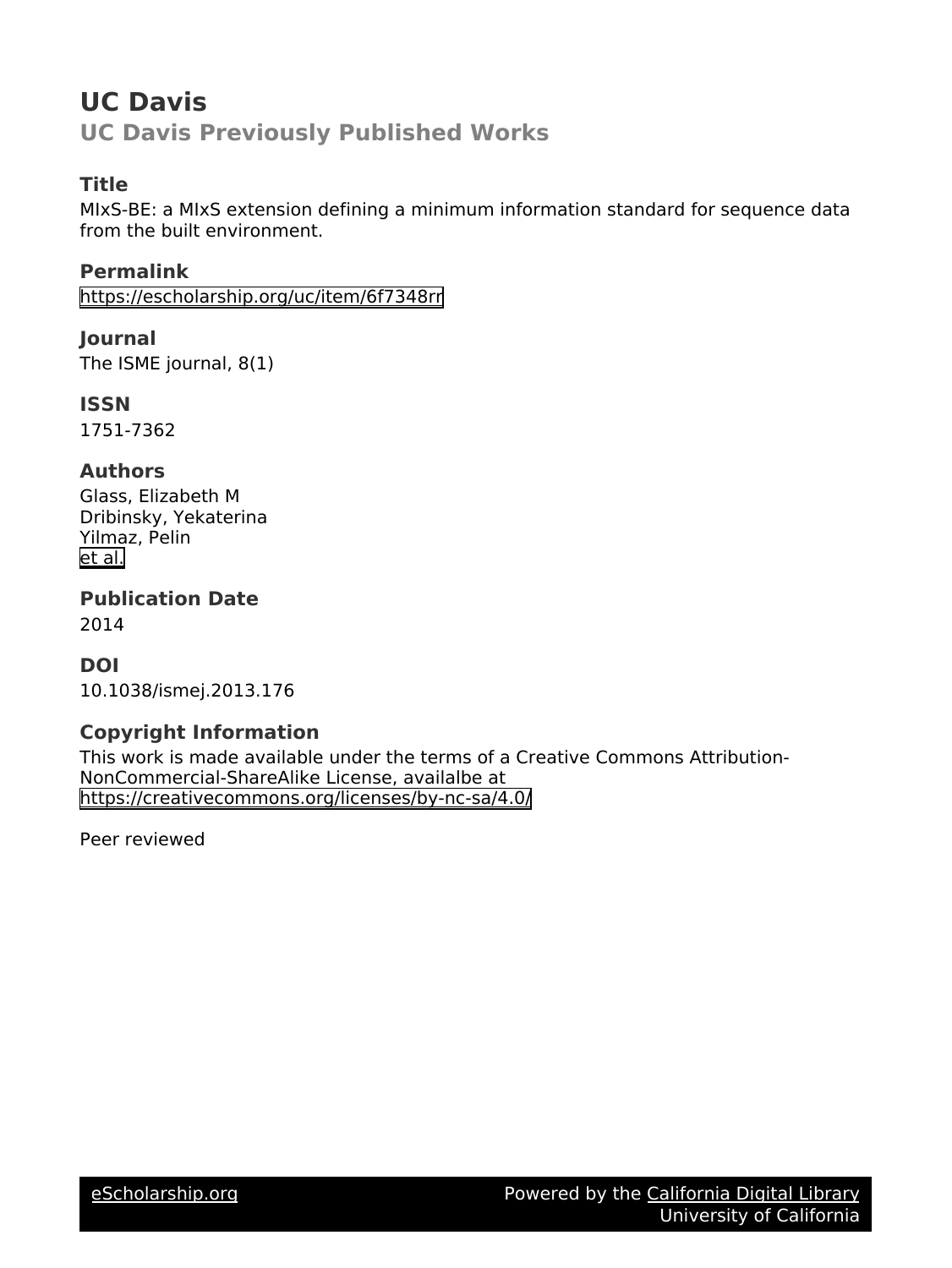## **COMMENTARY**

npg

# MIxS-BE: a MIxS extension defining a minimum information standard for sequence data from the built environment

Elizabeth M Glass<sup>1</sup>, Yekaterina Dribinsky, Pelin Yilmaz, Hal Levin, Robert Van Pelt, Doug Wendel, Andreas Wilke, Jonathan A Eisen, Sue Huse, Anna Shipanova, Mitch Sogin, Jason Stajich, Rob Knight, Folker Meyer and Lynn M Schriml<sup>1</sup>

The ISME Journal (2014) 8, 1–3; doi[:10.1038/](http://dx.doi.org/10.1038/ismej.2013.176) [ismej.2013.176](http://dx.doi.org/10.1038/ismej.2013.176); published online 24 October 2013

### The need for metadata standards for microbe sampling in the built environment

The composition of indoor microbial communities has the potential to profoundly affect human health. A number of factors within a building or room can alter the microbial abundance and diversity, such as occupancy, temperature and humidity, which in turn impacts indoor air quality. Researchers [Hospodsky](#page-2-0) et al. (2012); [Kembel](#page-2-0) et al. (2012) and Dunn et al. [\(2013\)](#page-2-0) are exploring the intersection of microbial ecology, building materials and architectural design to understand microbial diversity and abundance within a building. Metadata (data describing data) provides an essential complement to experimental data, helping to answer questions about its source, mode of collection and reliability. As the impact and prevalence of large-scale metagenomic surveys grow, so does the need for more complete and standards compliant metadata. While marine (Gilbert *et al.*, 2012), soil and the human microbiome environments have representation in the standards being developed the built environment (BE) represents a unique context in need of standards development for the use in the study of microbial sequences. Metadata collection and interpretation have become vital to the genomics and metagenomics community to share information and integrate data across resources and within data repositories. The Genomic Standards Consortium (GSC, [http://gensc.org;](http://gensc.org) Field et al. [\(2011\)\)](#page-2-0) has developed widely accepted metadata MIxS (MIGS, MIMS, MIMARKS; [Yilmaz](#page-3-0) et al. (2011)) standards for genomic, metagenomic and amplicon (for example, 16S rRNA) sequence data sets. These standards have been developed within a framework that is both modular and extensible. The MIxS-BE, as a minimal metadata standard, represents a unique extension to the GSC's MIxS standard as a rigorous and structured tool for the analysis of microbial sequences and ecosystems of the indoor

environment. The MIxS-BE package provides the BE community with a suggested list of parameters to record and report for each sequenced sample and to compare data across studies. The MIxS-BE standard incorporates the core set of required MIxS fields for a bacterial sequence along with a Built Environment (BE) package [\(http://gensc.org/index.php?title=MIx-](http://gensc.org/index.php?title=MIxS_extensions)[S\\_extensions\)](http://gensc.org/index.php?title=MIxS_extensions) comprised of a BE core, MIxS air environmental package terms, BE building properties and BE sample properties. The MIxS-BE package has been incorporated into the MIxS checklist and integrated into the QIIME ([Caporaso](#page-2-0) et al[., 2010\)](#page-2-0), MoBeDAC and MG-RAST [\(Meyer](#page-2-0) et al[., 2008](#page-2-0)) databases to foster metadata submission compliance across BE projects. Updates to the MIxS specification will be included in BioSample (Barrett et al.[, 2012\)](#page-2-0) as part of the annual MIxS release. Requests for additions or changes to the MIxS checklists can be directed to the GSC Developers mailing list: developers@gensc.org or by contacting Lynn Schriml or Elizabeth Glass.

Development of the MIxS-BE package has been an open and iterative process engaging the GSC community, the GSC's MIxS developers, stakeholders across the BE community including microbial ecologists, microbiologists, architects and engineers. The Microbiology of the Built Environment Alfred P. Sloan funded initiative established a metadata working group as part of the MoBeDAC, bringing together Sloan-funded researchers, architects, civil engineers, bioinformaticists and computational biologists to discuss the need and context for standards to describe the most relevant metadata to be collected for BE samples. Led by Elizabeth Glass and Lynn Schriml, the working group proposed the development of the BE-MIxS package to the GSC and gained the GSC's board approval to develop the standard. The working group initially identified a comprehensive list of metadata terms reported in BE literature. Based on feedback solicited from industry experts and microbial ecologists, the working group established a minimal set of metadata terms for the BE package environment samples with a subset of the MIxS-BE terms classified as M (Mandatory),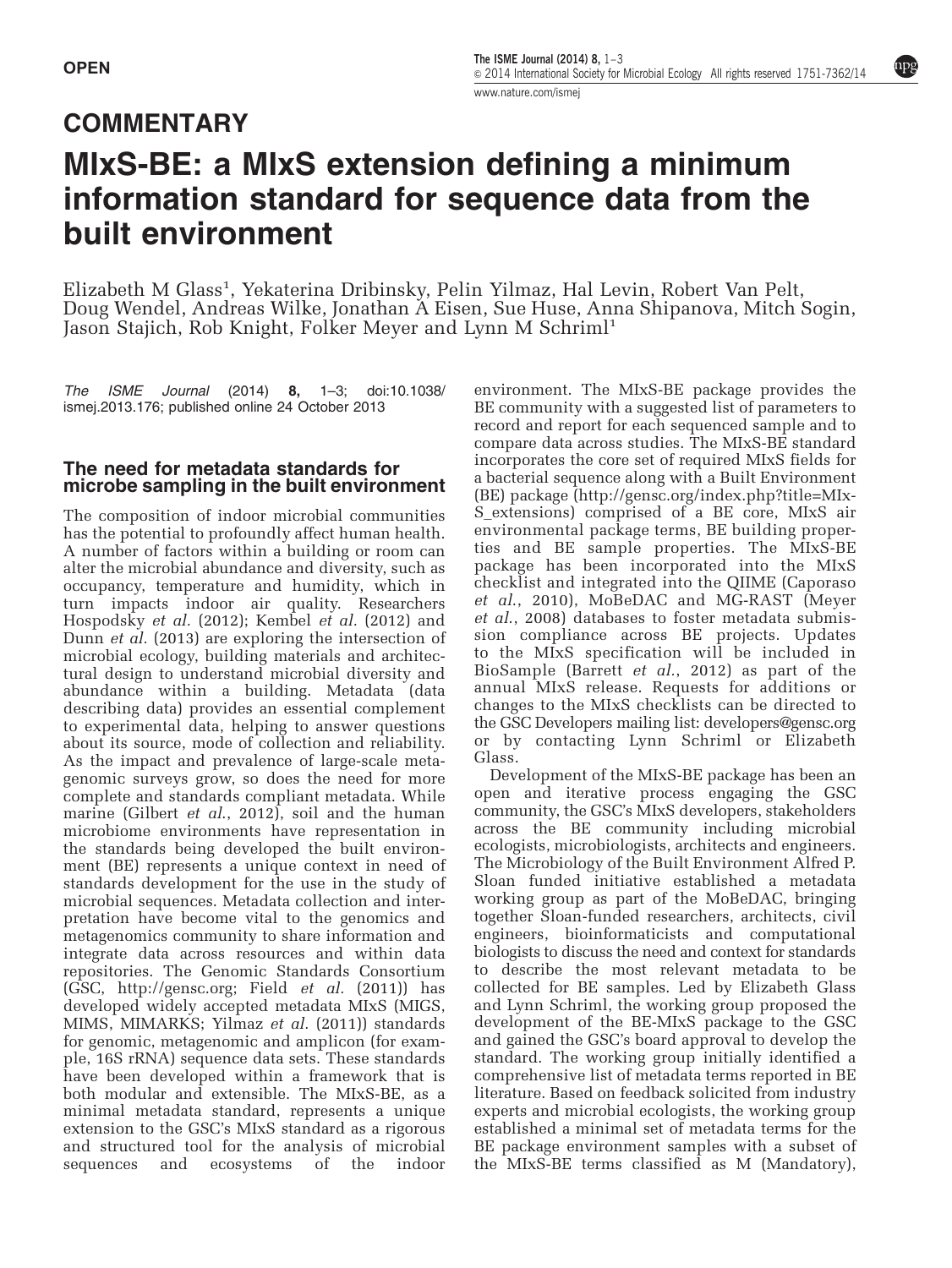<span id="page-2-0"></span>Table 1 MIxS-BE metadata package terms

#### MIxS-BE term

Carbon dioxide<sup>a</sup> Ventilation type<sup>a</sup> Organism count<sup>a</sup>

BE core Surface material Surface-air contaminant Relative air humidity Absolute air humidity Surface humidity Air temperature Surface temperature Surface moisture pH Surface moisture Dew point Building occupancy type

- BE Building properties Indoor space (room type) Indoor surface Filter type Heating and cooling system type Substructure type Building setting Light type
- BE Sample properties Sample size sorting method Space typical state Typical occupant density Occupancy at sampling Occupant density at sampling

Terms, definitions, required or optional status (for reporting compliance) and syntax are presented at: MIxS project, (http:// gensc.org/gc\_wiki/images/7/70/Built\_environment-metadata-terms $v51.xls$ 

a The MIxS-BE package includes MIxS-air environmental package terms and the built environment core, building and sample property terms.

which indicates that the term has to be reported for the metadata to be considered compliant to the MIxS checklist. The MIxS-BE minimal set will be complemented by a MIxS-BE-Building package (under development) describing the larger set of building and room metadata pertinent to describing a BE sample (Table 1).

#### Acknowledgements

We would like to thank the Alfred P Sloan Foundation grant FP047325-01-PR for support for this project. We also thank the members of the BE community and the GSC for their comments on this minimal standard, especially Jessica Green, Jordan Peccia, Ju-Hyeong Park, Janet Macher and Renzo Kottmann.

EM Glass, Y Dribinsky, A Wilke and F Meyer are at Mathematics and Computer Science Division, Argonne National Laboratory, Argonne, IL, USA; P Yilmaz is at Max Planck Institute for Marine Microbiology, Bremen, Germany;

H Levin is at Building Ecology, Santa Cruz, CA, USA R Van Pelt, D Wendel and R Knight are at Department of Computer Science, University of Colorado, Boulder, CO, USA; JA Eisen is at Davis Genome Center, University of California, Davis, CA, USA; S Huse, A Shipanova and M Sogin are at Marine Biological Laboratory, Woods Hole, MA, USA; J Stajich is at University of California, Riverside, CA, USA; R Knight is at Howard Hughes Medical Institute, Chevy Chase, MD, USA; F Meyer is at Institute for Genomics and Systems Biology, Argonne National Laboratory, Argonne, IL, USA; LM Schriml is at Department of Epidemiology and Public Health, Institute for Genome Sciences, University of Maryland School of Medicine, Baltimore, MD, USA; E-mail: [marland@mcs.anl.gov](mailto:marland@mcs.anl.gov) <sup>1</sup>These authors contributed equally to this work.

## **References**

- Barrett T, Clark K, Gevorgyan R, Gorelenkov V, Gribov E, Karsch-Mizrachi I et al. (2012). BioProject and Bio-Sample databases at NCBI: facilitating capture and organization of metadata. Nucleic Acids Res 40: Database issue D57–D63.
- Caporaso JG, Kuczynski J, Stombaugh J, Bittinger K, Bushman FD, Costello EK et al. (2010). QIIME allows analysis of high-throughput community sequencing data. Nat Methods 7: 335–336.
- Dunn RR, Fierer N, Henley JB, Leff JW, Menninger HL. (2013). Home life: factors structuring the bacterial diversity found within and between homes. PLoS One 8: e64133.
- Field D, Amaral-Zettler L, Cochrane G, Cole JR, Dawyndt P, Garrity GM et al. (2011). The Genomic Standards Consortium. PLoS Biol 9: e1001088.
- Gilbert JA, Steele JA, Caporaso JG, Steinbrück L, Reeder J, Temperton B et al. (2012). Defining seasonal marine microbial community dynamics. ISME J 6: 298–308.
- Hospodsky D, Qian J, Nazaroff WW, Yamamoto N, Bibby K, Rismani-Yazdi H et al. (2012). Human occupancy as a source of indoor airborne bacteria. PLoS One 7: e34867.
- Kembel SW, Jones E, Kline J, Northcutt D, Stenson J, Womack AM et al. (2012). Architectural design influences the diversity and structure of the built environment microbiome. ISME J 6: 1469–1479.
- Meyer F, Paarmann D, D'Souza M, Olson R, Glass EM, Kubal M et al. (2008). The metagenomics RAST server—a public resource for the automatic phylogenetic and functional analysis of metagenomes. BMC Bioinformatics 9: 386.